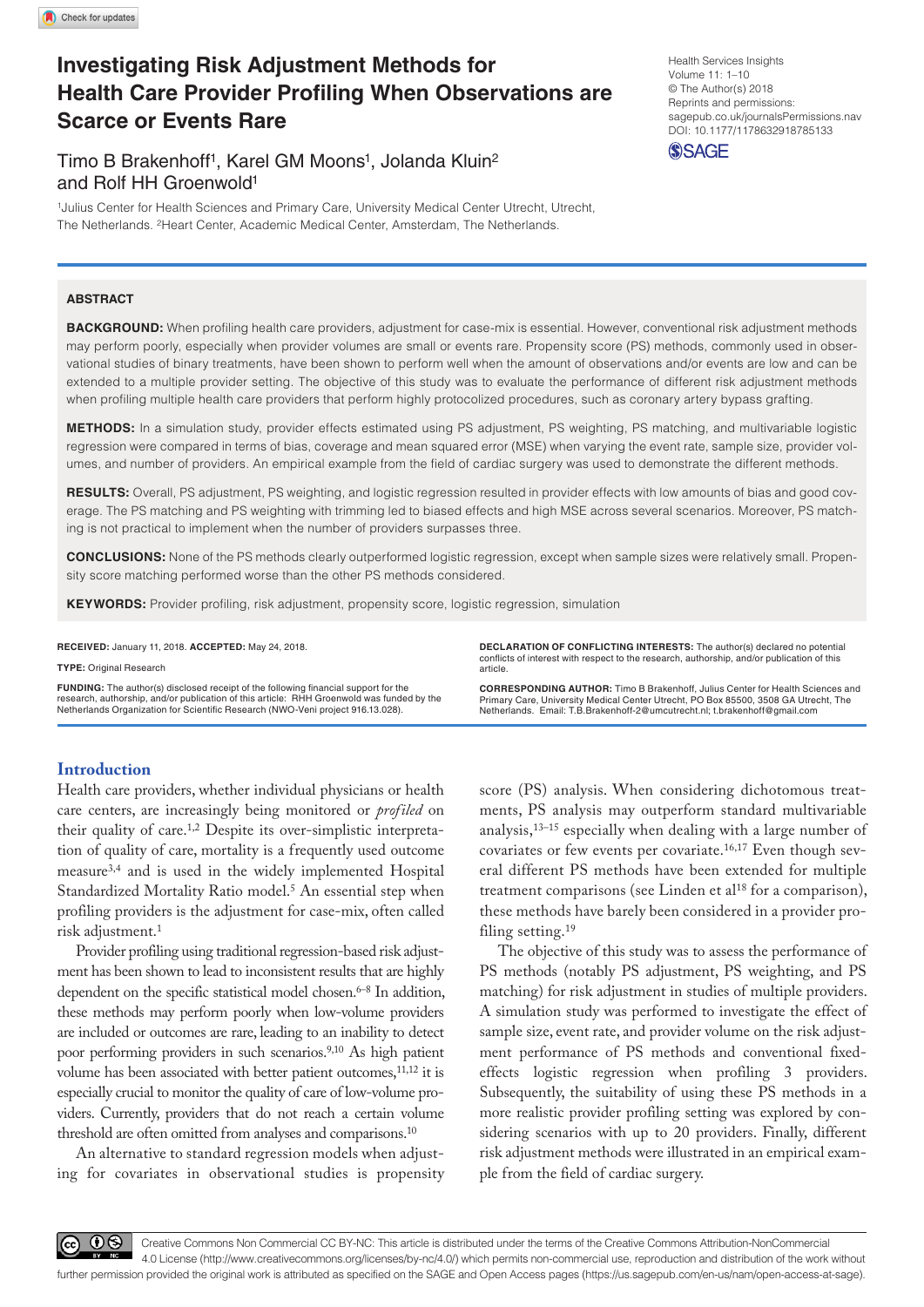## **Risk Adjustment Methods**

#### *Fixed-effects logistic regression*

Traditionally, multivariable regression models have been used to adjust provider effects for possible case-mix variables. The inclusion of providers as random or fixed effects in the logistic regression model is largely dependent on the goal of provider profiling.20,21 In this article, a fixed-effects logistic regression model was chosen for both the data generation model and analysis model as the aim was to make direct comparisons between only a few provider effects. In addition, only patientlevel case-mix variables were included, reducing the necessity of a hierarchical model. Given the theoretical differences between fixed- and random-effects models, it was deemed inappropriate and unfair to analyze data generated under a fixed-effects model with a random-effects risk adjustment method.

#### *PS models*

In 1983, Rosenbaum and Rubin introduced the PS as "the conditional probability of assignment to a particular treatment given a vector of observed covariates"22 and demonstrated that adjustment using these scores was sufficient to remove bias due to observed covariates if the assumptions of exchangeability and positivity hold. In health care provider profiling, the *treatment* is not a medical intervention but the provider attended by the patient. When comparing 2 providers, the PS can be estimated using a binary logistic regression model where the provider indicator is regressed on the observed case-mix variables. The fitted values of this model, the PSs, can then be used for stratification, covariate adjustment, inverse probability weighting, or matching. PS weighting, PS matching, and to a lesser extent PS adjustment have been shown to lead to a better balance of case-mix between providers and less biased effect estimates when compared with PS stratification.<sup>14,23</sup> PS stratification will therefore not be considered in this article.

## *Generalized PS models*

The PS methods can be extended to a multiple provider setting using the generalized PS (gPS) described by Imbens<sup>24</sup> as the conditional probability of attending a particular provider given case-mix variables.25 The gPS of each provider can be estimated using multinomial logistic regression including all relevant observed case-mix variables. The application of the aforementioned risk adjustment methods will be described for a setting with 3 providers, yet naturally extends to situations with more than 3 providers. For gPS adjustment, the outcome is regressed on 2 dummy variables of the provider indicator, 2 of the estimated gPSs, and possible interactions. This allows the estimation of the conditional provider effect (for further details, see the following implementations: Spreeuwenberg et al<sup>26</sup>; Feng et al<sup>27</sup>). For gPS weighting, the sample is reweighted by

the inverse gPS of the provider actually attended. The outcome is then regressed on 2 dummy variables of the provider indicator to estimate the marginal provider effect.<sup>27</sup> Extreme weights may be trimmed to help reduce the influence of outliers and model misspecification in certain situations but can also decrease the amount of risk adjustment.28 For gPS matching, the average provider effect of the matched set can be estimated after selecting individuals from each provider based on the overlap of the gPSs, also known as the common support region.29 Although gPS matching will not necessarily use the same target population as the above-mentioned methods to estimate the provider effect, the estimated average provider effects are comparable if interaction effects are absent (ie, the average provider effect is then equal to the average provider effect on those attending the provider). For the remainder of this article, the standard multivariable logistic regression method will be referred to as *LR*, gPS adjustment as  $PS_C$ , gPS weighting as  $PS_{W}$ , gPS weighting with trimming as  $PS_{W}$  and gPS matching as  $PS_M$ . The performance of all these methods was assessed using a simulation study.

## **Simulation Study**

A Monte Carlo simulation study was performed using R (v3.1.2)30 to assess the influence of sample size, event rate, provider volume, and number of providers on the performance of the PS methods and *LR*. The first 3 factors were varied in a limited provider profiling setting with only 3 providers. Even though such a situation is rarely encountered in practice, it is analogous to the 3 treatment settings for which the studied methods have been extended previously and allow for a detailed assessment of performance. Subsequently, the suitability and performance of the studied methods in settings with up to 20 providers was explored. Using a simulation study, estimated provider effects of each method could be compared with their true (marginal or conditional) effects. The simulation study was conducted in a controlled setting with properly specified regression models, no interaction terms, and equal coefficients for all included case-mix variables. This ensured comparability of the causal effects estimated by each method.

#### *Data generation*

The data generation procedure described in this section was written for a 3-provider setting, yet naturally extends to situations with more than 3 providers.

Ten case-mix variables  $(Z_1, \ldots, Z_{10})$  were generated from a multivariate standard normal distribution with correlations either all equal to 0 or 0.1. These variables were then included as covariates in a multinomial logistic regression model to assign each patient to 1 of 3 centers (A, B, or C) within provider indicator *X*, where center B acted as the reference category. The coefficients of the case-mix variables for center A and  $C, \beta_{i1}, \ldots, \beta_{i10}$ , were set equal to 1/10, where  $k = \{A, C\}, j \in$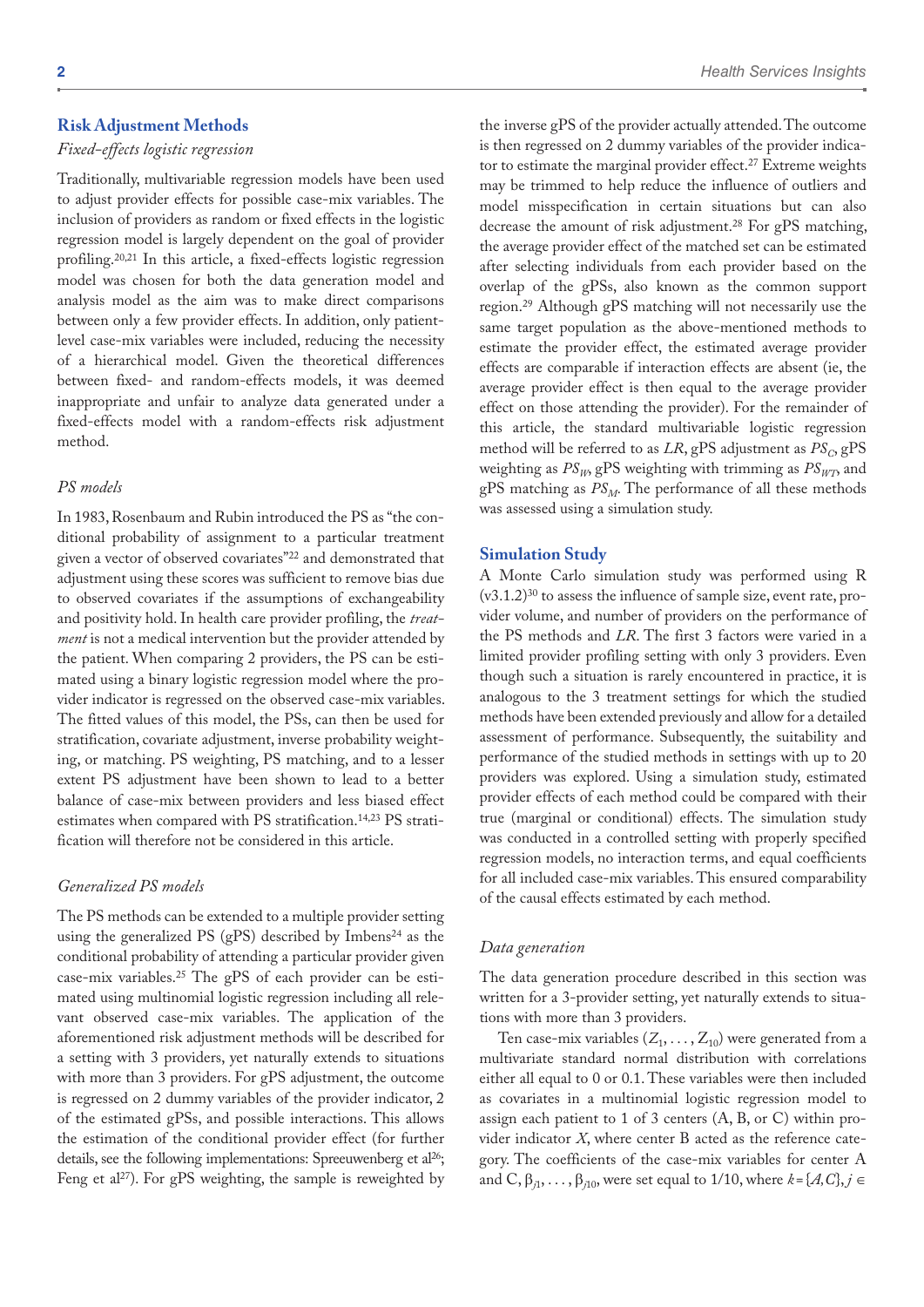| <b>SCENARIO</b> | NO. OF<br><b>PROVIDERS</b> | N.    | <b>SAMPLE SIZE</b><br><b>DISTRIBUTION</b> | <b>TOTAL EVENT</b><br>RATE, % |
|-----------------|----------------------------|-------|-------------------------------------------|-------------------------------|
| 1               | $\ensuremath{\mathsf{3}}$  | 500   | $N_A = N_B = N_C$                         | 10                            |
| $\overline{2}$  | 3                          | 1000  | $N_A = N_B = N_C$                         | 10                            |
| 3               | 3                          | 2000  | $N_A = N_B = N_C$                         | 10                            |
| 4               | 3                          | 5000  | $N_A = N_B = N_C$                         | 10                            |
| 5               | $\ensuremath{\mathsf{3}}$  | 10000 | $N_A = N_B = N_C$                         | 10                            |
| 6               | $\ensuremath{\mathsf{3}}$  | 10000 | $N_A = N_B = N_C$                         | 28                            |
| $\overline{7}$  | $\ensuremath{\mathsf{3}}$  | 10000 | $N_A = N_B = N_C$                         | 13                            |
| 8               | 3                          | 10000 | $N_A = N_B = N_C$                         | 02                            |
| 9               | $\ensuremath{\mathsf{3}}$  | 10000 | $N_A = N_B = N_C$                         | 01                            |
| 10              | $\ensuremath{\mathsf{3}}$  | 10000 | $N_A = N_C = 800$                         | 10                            |
| 11              | 3                          | 10000 | $N_A = N_C = 2500$                        | 10                            |
| 12              | $\ensuremath{\mathsf{3}}$  | 10000 | $N_A = N_C = 4600$                        | 10                            |
| 13              | $\sqrt{5}$                 | 15000 | $N_A = \ldots = N_F$                      | 10                            |
| 14              | 10                         | 30000 | $N_A = \ldots = N_J$                      | 10                            |
| 15              | 15                         | 45000 | $N_A = \ldots = N_O$                      | 10                            |
| 16              | 20                         | 60000 | $N_A = \ldots = N_T$                      | 10                            |

**Table 1.** For each scenario, the number of providers, total sample size over all providers (N), sample size distribution and total event rate was fixed.

*k*. The following formula was used to generate probabilities for categories A and C of the provider indicator *X*:

$$
\pi_j = \frac{e^{\alpha_j + \beta_{j1} Z_1 + \dots + \beta_{j10} Z_{10}}}{1 + \sum_k e^{\alpha_k + \beta_{k1} Z_1 + \dots + \beta_{k10} Z_{10}}} \tag{1}
$$

Given that center B was the reference category,  $\pi_B = 1 - (\pi_A + \pi_C)$ . As the total sample size (N) was fixed, the intercepts of the multinomial model ( $\alpha_A$  and  $\alpha_C$ ) shown in equation (1) could be manipulated to determine the size of each provider (*Nj* ). A fixed-effects logistic regression model was used to generate the dichotomous outcome variable (*Y*). Providers *A* and *C* (provider *B* acted as reference) were included in the model as dummy variables  $(X_A \text{ and } X_C)$  with relative coefficients ( $\beta_A$  and  $\beta_C$ ) of -0.5 and 0.5, respectively. Thus, irrespective of patient characteristics, the estimated odds of mortality for a patient attending provider  $A$  or  $C$  were  $e^{-0.5} = 0.61$ and  $e^{0.5}$  = 1.65 times the estimated odds for a patient attending provider *B*. In scenarios with more than 3 providers, provider *A* acted as reference with the remaining providers having relative coefficients between −1 and 1 assigned at equidistant intervals based on the number of providers.  $Z_1, \ldots, Z_{10}$  were included with  $β_{Z1}, \ldots, β_{Z10} = 1/10$ :

$$
logit\left[P(Y=1)\right] = \alpha + \beta_A X_A + \beta_C X_C +
$$
  
\n
$$
\beta_{Z1} Z_1 + \dots + \beta_{Z10} Z_{10}
$$
\n(2)

Due to this data-generating model, the case-mix variables acted as confounders of the provider-outcome relation. No interaction terms were included in the model. The provider effects were therefore assumed constant over the different levels of the case-mix variables. On average, the unadjusted estimates of  $\beta_A$  and  $\beta_C$  were found to be –0.40 and 0.60, respectively, across simulations.

A total of 16 scenarios were investigated in which the number of providers, the total sample size over all providers, provider volumes, and the event rate were separately manipulated (see Table 1). Varying the total event rate was achieved by manipulating the intercept  $(\alpha)$  of the logistic model (equation (2)), whereas the intercepts of the multinomial model ( $\alpha_A$  and  $\alpha_c$  in equation (1)) were manipulated to determine the distribution of the sample size over the providers. Each scenario was simulated 2000 times. Scenarios 1 through 12 were repeated with a correlation of 0.1 between all case-mix variables. This correlation coefficient is frequently encountered between baseline variables in observational studies.31

## *Methods*

This section describes how the methods, which were described above, were applied in the 3-provider setting (scenarios 1-12). For scenarios 13 to 16,  $PS_M$  was not applied due to both logistical and computational challenges that arise when trying to find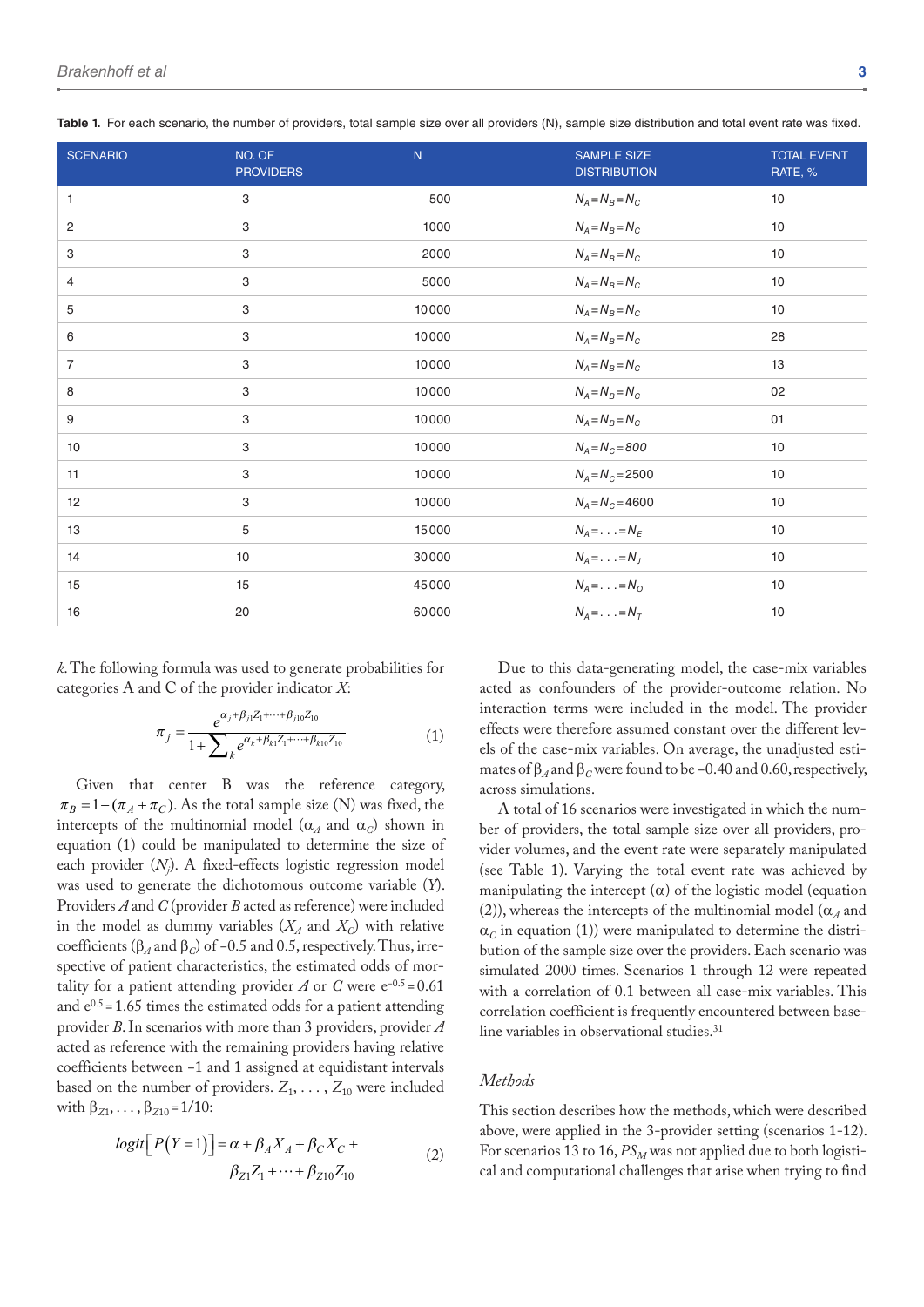suitable matches for more than 3 groups. For *LR, Y* was regressed on 2 dummy variables for  $X(X_A \text{ and } X_C)$  and all 10 case-mix variables  $(Z_1, \ldots, Z_{10})$  just as in equation (2). The *svyglm* function of the *survey* package (v3.30)32 was used to estimate the model coefficients and the corresponding standard errors (using Taylor series linearization). For all methods except  $PS_{W}$ , the weight of each individual was set to 1. To alleviate potential problems with separation in the most extreme scenarios of scenarios 1 to 12, results of *LR* were compared with Firth's bias reduced logistic regression<sup>33</sup> (applied using the *logistf* package [v1.21]34).

For the PS methods, gPSs were first estimated from the data by fitting a multinomial regression model using the function *multinom* of the *nnet* package (v7.3)<sup>35</sup> and extracting each patients' fitted values for all categories of *X*. For  $PS<sub>C</sub>$  a logistic regression model was fitted with 2 dummy variables for *X* (*XA* and  $X_C$ ) and 2 gPSs (gPS<sub>A</sub> and gPS<sub>B</sub>). For  $PS_W$ , the gPSs were first used to calculate a weight for each patient. A patient's weight was equal to the inverse of the gPS of the provider actually attended. A weighted logistic regression analysis was performed as in *LR*, except with only the 2 dummy variables representing *X*. For  $PS_{WT}$ , the highest 2% of weights were trimmed to the 98th percentile.28 The determination of the optimal trimming threshold was beyond the scope of this study. For  $PS_M$ , a 1:1:1 matching without replacement strategy was used where the  $gPS_A$  and  $gPS_B$  values of all individuals were divided into equal-sized bins. The bin width was equal to 0.2 times the pooled standard deviation of the logit of the  $gPS_A$ and  $gPS<sub>B</sub>$  values, based on the caliper width advised by Wang et al.36 A matched set consisted of one random individual from each category of *X* that fell within the same bin. The amount of individuals in the matched set was therefore always smaller than the original sample and depended on the overlap of the PS distributions in the 3 groups. The data set containing all matched sets was then analyzed using marginal logistic regression with only the 2 dummy variables of *X* included in the model. All models used in each method were properly specified as all case-mix variables used to generate the data were also included in the analysis. Investigations into the consequences of model misspecification are discussed elsewhere.37,38

#### *Reference values*

When determining the reference values to compare the provider effect estimates (*Bj* ) with, it is important to consider the different types of effects each method estimates. *LR* and  $PS<sub>C</sub>$ both estimate a provider effect conditional on either the observed case-mix variables or a summary in the form of gPSs. The reference provider effects (β*<sup>j</sup>* ) were therefore set equal to the conditional effects used in the data-generating model. Thus, for a 3-provider setting,  $\beta_A = -0.5$  and  $\beta_C = 0.5$ , whereas for a 5-provider setting,  $β_A = -1$ ,  $β_C = -0.33$ ,  $β_D = 0.33$ , and  $β_E = 1$ .  $PS_W$  and  $PS_{WT}$  both estimate a marginal provider effect. As this effect is influenced by the event rate, different reference values were used for scenarios 5 through 9. The reference values were

determined by taking the mean over 100 samples of 10<sup>6</sup> patients generated for each event rate with  $β_{i1}, \ldots, β_{i10} = 0$ . The effect of the case-mix variables on *X* was thus removed and a marginal logistic regression model was fit using  $X_A$  and  $X_C$ . A similar procedure was used to determine the marginal reference values for scenarios 13 through 16. For  $PS_M$ , the analysis did not take into account the matched nature of the data set as suggested by Sjölander and Greenland.39

## *Performance measures*

For each scenario, the bias, coverage, and mean squared error (MSE) of the estimated provider effects were assessed over 2000 simulations. The bias is equal to the difference between the average estimated provider effect over all simulations and the reference value. The coverage is equal to the proportion of times that the reference value falls within the 95% confidence interval (CI) constructed around the estimated provider effect over all simulations. To provide a measure of the uncertainty in the results of the simulations, note that in case the true coverage is 95%, the coverage based on 2000 simulation runs is expected to lie between 94% and 96% in 95% of the simulations. To confirm that the standard errors of the provider effects were being properly estimated for each method in each scenario, the ratio of the average standard error of  $B_j$  over the standard deviation of the 2000 estimates of  $B_j$  was also examined. A ratio of 1 indicates that these values are identical. The MSE is equal to the sum of the average squared standard error of the provider effect over all simulations and the square of the bias.

#### *Results*

For scenarios 1 to 12, there were no meaningful differences in the performance of methods when the correlation between the case-mix variables was 0 or 0.1. The figures discussed in this section thus assumed a correlation of 0. Furthermore, Firth's bias reduced logistic regression gave practically identical results to *LR*. As such, the former method is not further discussed.

*Total sample size.* In Figure 1, the bias and coverage (of the 95% CI) of  $B_A$  and  $B_C$  are shown for all 5 methods at different total sample sizes, corresponding to scenarios 1 through 5. When the total sample size was at least 2000, *LR*, *PS<sub>C</sub>*, and  $PS_W$  gave unbiased estimates of  $B_A$  and  $B_C$ , whereas  $PS_M$  and  $PS<sub>WT</sub>$  consistently slightly overestimated  $B<sub>A</sub>$  and  $B<sub>C</sub>$ . For lower sample sizes, all methods underestimated  $B_A$  and overestimated  $B<sub>C</sub>$ , which was in the same direction as the reference value.  $PS<sub>M</sub>$ and *LR* showed the most bias when the total sample size was only 500, with biases of about −0.065 (13% of β*A*) and −0.030 (6% of β*A*) for *BA* and 0.035 (7% of β*C*) and 0.030 (6% of β*C*) for  $B_C$ . Coverage of the 95% CI of  $B_C$  fluctuated closely about 0.95 for all methods and sample sizes. Coverage of  $B_A$  was more variable with  $LR$ ,  $PS<sub>C</sub>$ , and  $PS<sub>M</sub>$  showing very slight overcoverage when the sample size was 500.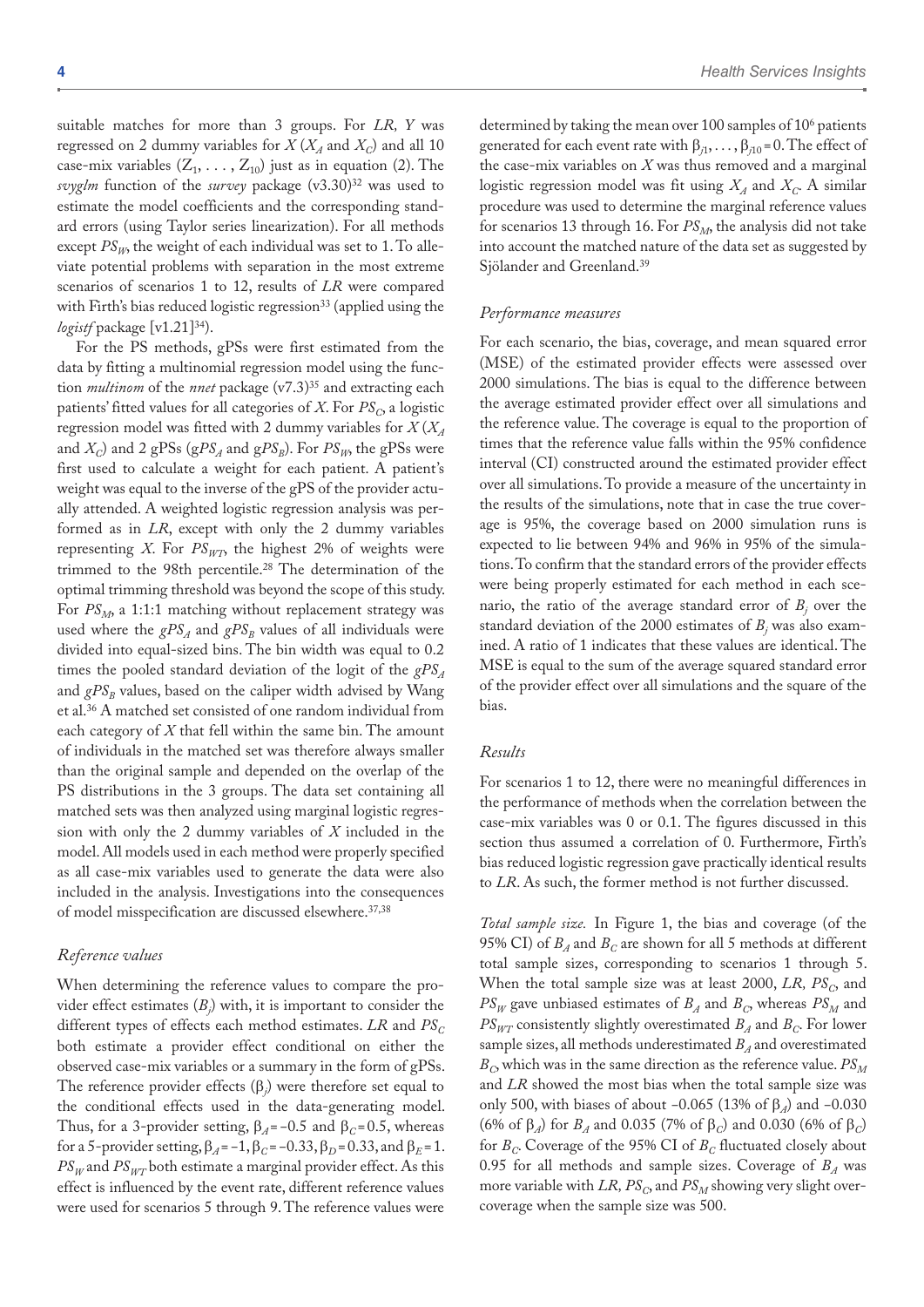

Figure 1. Bias (top) and coverage of the 95% confidence interval (bottom) of  $B_A$  and  $B_C$  for different total sample sizes. The sample sizes were evenly distributed over providers with a fixed event rate of 10%. Different line colors represent the different risk adjustment methods used.



**Figure 2.** Bias (top) and coverage of the 95% confidence interval (bottom) of  $B_A$  and  $B_C$  for differing total amounts of events. The total sample size was fixed to 10000 and distributed evenly over the providers. Different line colors represent the different risk adjustment methods used.

*Total event rate.* In Figure 2, the bias and coverage of  $B_A$  and  $B_C$ are shown for all 5 methods at different event rates, corresponding to scenarios 5 through 9. As the total sample size was kept constant at 10 000, the most extreme scenario (9) had an average of 100 total events per simulated data set. Only when the total amount of events decreased below 200, did all methods show slight bias, never exceeding an absolute bias of 0.03.

Coverage probabilities of all methods fluctuated between 0.94 and 0.96 and were similar for both  $B_A$  and  $B_C$  at all event rates, with only  $PS_M$  straying beyond 0.96 when the total amount of events was 100.

*Sample size distribution.* In Figure 3, the bias and coverage of  $B_A$  and  $B_C$  are shown for all 5 methods at different provider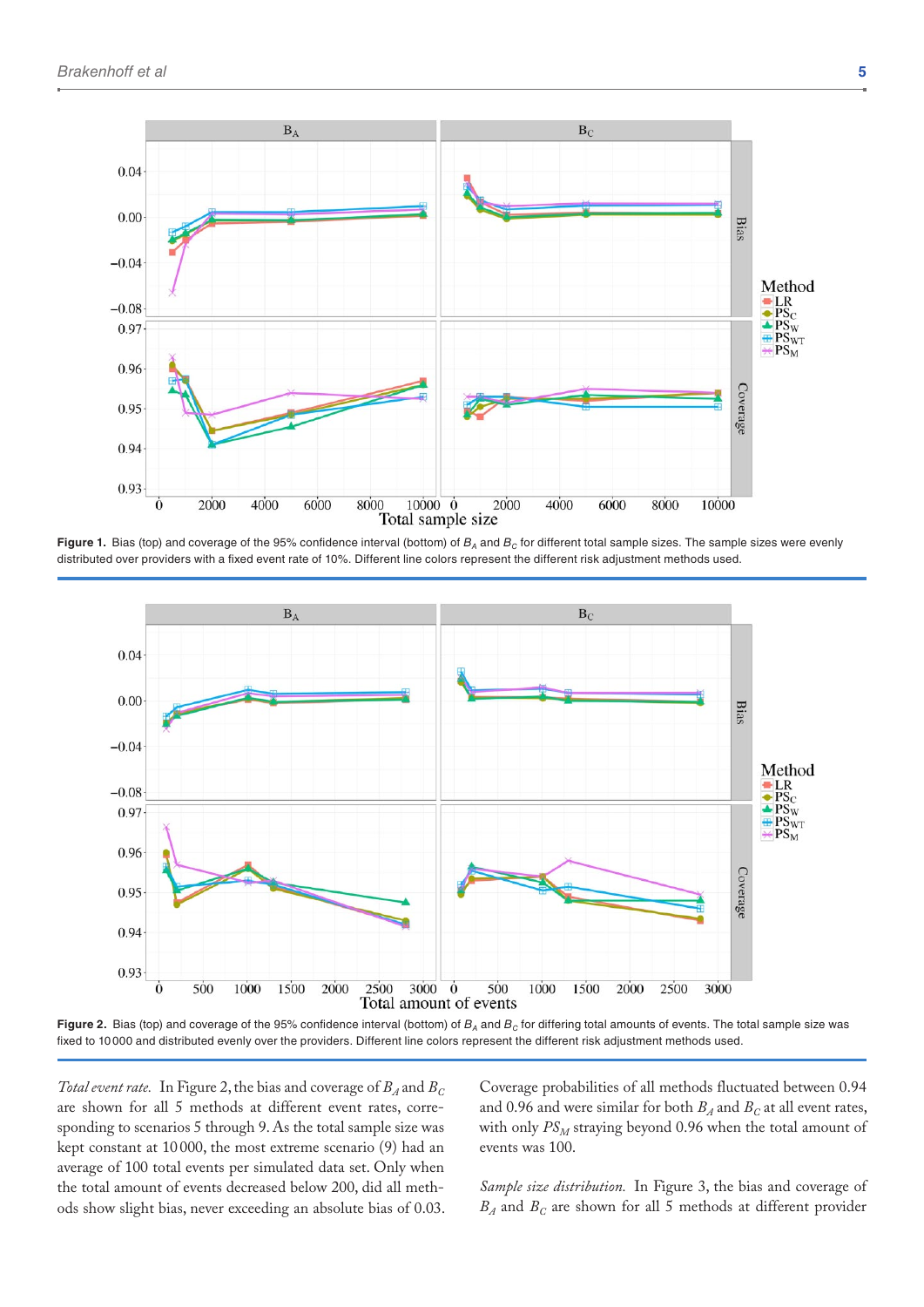

Figure 3. Bias (top) and coverage of the 95% confidence interval (bottom) of  $B_A$  and  $B_C$  for differing provider volumes. The total sample size was fixed to 10000. Different line colors represent the different risk adjustment methods used.



**Figure 4.** Bias (top) and coverage of the 95% confidence interval (bottom) of 19 estimated provider effects when using different risk adjustment methods. All provider volumes were fixed to 3000 with a total event rate of 10%.

volumes, corresponding to scenarios 5, and 10 through 12. Note that for all scenarios, the total sample size was 10 000 and the volumes of providers *A* and *B* were kept equal. Provider volumes seemed to have no meaningful effect on the bias or coverage of  $B_A$  and  $B_C$  when using *LR, PS<sub>C</sub>*, or  $PS_W$ . When using,  $PS_M$  or  $PS_{W7}$ , however, the absolute bias exceeded 0.04 for both provider effects when provider *B* had only 7% of the total sample size. Although  $PS_{WT}$  demonstrated good coverage for both provider effects,  $PS_M$  showed both undercoverage and

overcoverage for  $B_C$  when the volume of provider *B* was low and high, respectively.

*Number of providers.* In Figure 4, the bias and coverage of 20 provider effects (corresponding to 16) is shown when using *LR,*   $PS_{C}$  *PS<sub>W</sub>*, or *PS<sub>WT</sub>* for risk adjustment. Similar figures comparing 5, 10, or 15 providers (corresponding to scenarios 13 through 15) are shown in the Appendix (Supplemental Figures 1 to 3). The absolute bias of  $LR$ ,  $PS_C$ , and  $PS_W$  never exceeded 0.005 for all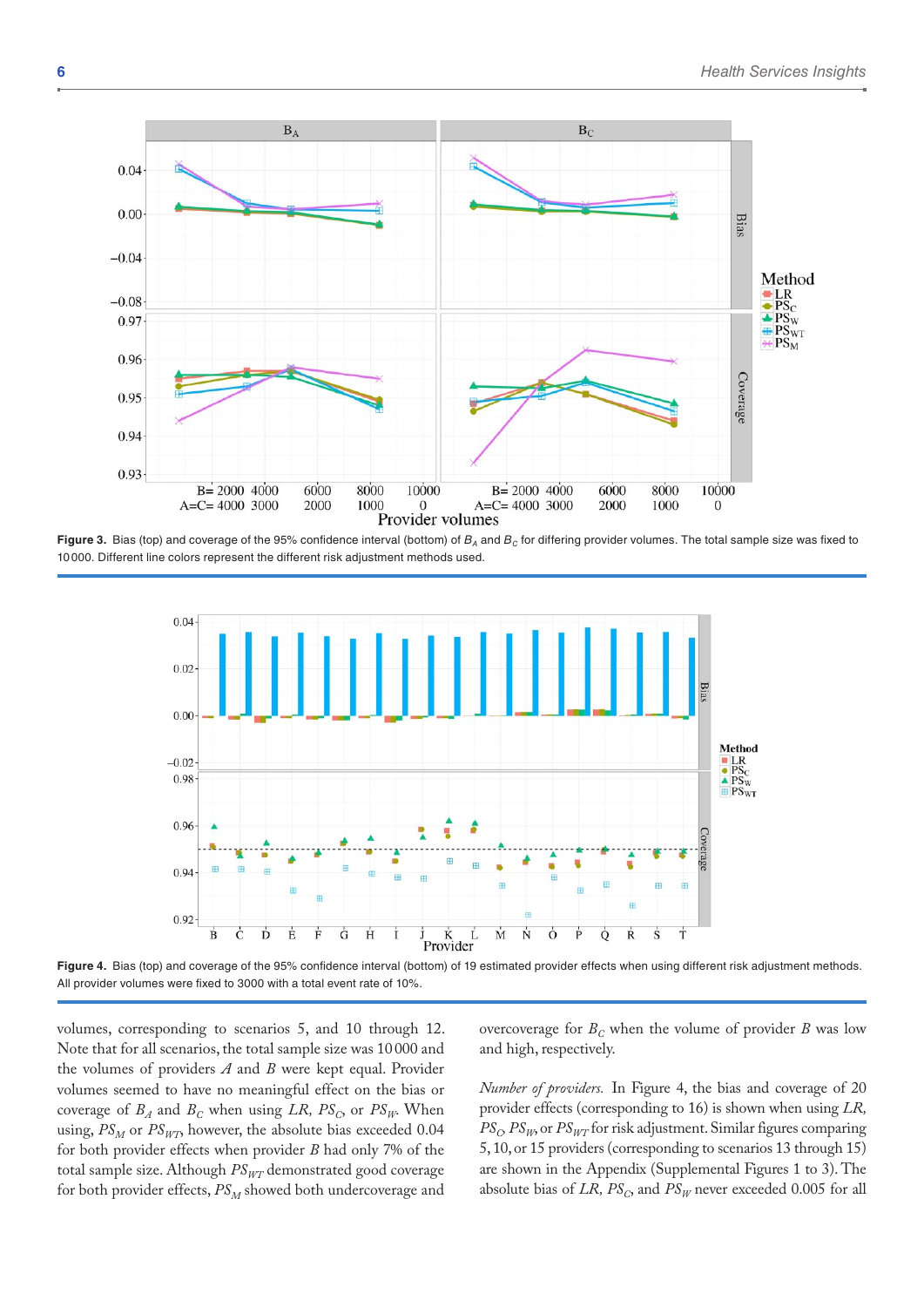estimated provider effects as the number of providers increased from 5 to 20. For  $PS_{W7}$ , however, the overall bias of the provider effects increased as the number of providers increased, culminating in biases of about 0.04 for many provider effects when profiling 20 providers. Coverage probabilities of provider effects fluctuated closely about 0.95 for all methods when considering 5 providers. When profiling 20 providers, however,  $PS_{WT}$  lead to undercoverage (below 0.94) for most provider effects.

*Standard error estimation and MSE.* Ratios of the average estimated standard errors over the standard deviation of provider effects fluctuated closely about 1 in almost all situations. Only when applying  $PS_M$  with a sample size of 500, did this ratio drop below 0.7 for  $B_A$  indicating that the average standard error was an underestimation of the actual variation in provider effects simulated. As expected, the MSE generally declined as the total sample size or amount of events increased. Although most methods had an almost identical MSE under all conditions,  $PS_M$ consistently scored higher, especially when the total sample size decreased to 500. Figures for these outcome measures can be found in the Appendix (Supplemental Figures 4 to 10).

## **Empirical Example—Profiling Cardiac Surgery Centers**

Open heart surgery is a field that has been subject to many developments in risk-adjusted mortality models for quality control in the past decades.<sup>40,41</sup> Although many have disputed the legitimacy of mortality as a proxy for quality,42–44 mortality is considered appropriate when profiling procedures such as coronary artery bypass grafting (CABG).40,41,45 A selection of anonymized data from the Adult Cardiac Surgery Database provided by the Netherlands Association of Cardio-Thoracic Surgery (NVT; www.nvtnet.nl) was used to illustrate the statistical methods evaluated above when profiling multiple centers. This database is similar to databases in other countries, such as the Society of Thoracic Surgeons Adult Cardiac Surgery Database (STS-ACSD) maintained in the United States which has also been used for recent provider profiling investigations.<sup>41</sup>

## *Data*

The Adult Cardiac Surgery Database of the NVT contains patient and intervention characteristics of all cardiac surgery performed in 16 centers in the Netherlands as of January 1, 2007. This data set has previously been described and used by Siregar et al<sup>46,47</sup> for benchmarking. In the current study, all patients, from all 16 centers, who underwent isolated CABG with an intervention date between January 1, 2007, and December 31, 2009, were included in the cohort. Case-mix variables were selected based on the EuroSCORE prediction model. Dichotomous case-mix variables with an overall prevalence below 5% were excluded from the analysis. In-hospital mortality was used as the dichotomous mortality indicator. As a result, the final data set included 8 case-mix variables (age [centered], sex, chronic pulmonary disease, extracardiac arteriopathy, unstable

angina, LV dysfunction moderate, recent myocardial infarction, and emergency intervention), 1 mortality indicator, and 1 anonymized center indicator (with centers labeled A through P). This data set contained 25114 patients with an average center mortality rate of 1.4%, ranging from 0.7% to 2.3%.

#### *Comparison of risk adjustment methods*

Although the performance of the different risk adjustment methods could be compared in the simulation study described earlier, this is not possible in an empirical data set as the *true* center effects are unknown. Nevertheless, the consequences of using different risk adjustment methods can be illustrated by ranking centers based on their standardized mortality ratio (SMR). This ratio is calculated by dividing the observed by the expected mortality. Expected mortality rates were calculated using the case-mix variables mentioned above. After fitting the different risk adjustment models on the full data set, the predicted probability of mortality was extracted for the patients attending each center. To mimic a situation with smaller provider volumes or more frequent monitoring, the same procedure was applied to a selection of the total data set only including information from the year 2008. Note that  $PS_M$  was not included as a risk adjustment method due to logistical issues that arise when dealing with more than 3 centers.

## *Results*

In Figure 5, the SMRs for all 16 centers are ranked for the year 2008 as well as the years 2007 through 2009 combined. In the total data set, all methods showed slight differences in the rankings of the centers. This disagreement increased in the reduced data set as the uncertainty around the SMRs became much larger due to the smaller center volumes. The similarity in rankings of  $LR$  and  $PS<sub>C</sub>$  in both panes echoes the similar performance observed in the simulation study. The marginal methods ( $PS_W$  and  $PS_{WT}$ ) led to quite different conclusions, especially in the lower ranked centers.

## **Discussion**

## *Key findings*

Our simulation study, in which risk adjustment methods for provider profiling were compared, showed that of the 4 PS methods considered, PS adjustment and PS weighting performed best. Both showed similar or slightly less absolute bias as compared with conventional logistic regression across all scenarios of the simulation study. The PS matching clearly performed worse in terms of bias and coverage than the other methods when the number of observations decreased. Furthermore, PS matching and PS weighting with trimming were the only methods strongly affected by the distribution of volume across providers. When the number of providers to be profiled increased beyond 3, PS weighting was the only method that led to increasingly biased provider effect estimates.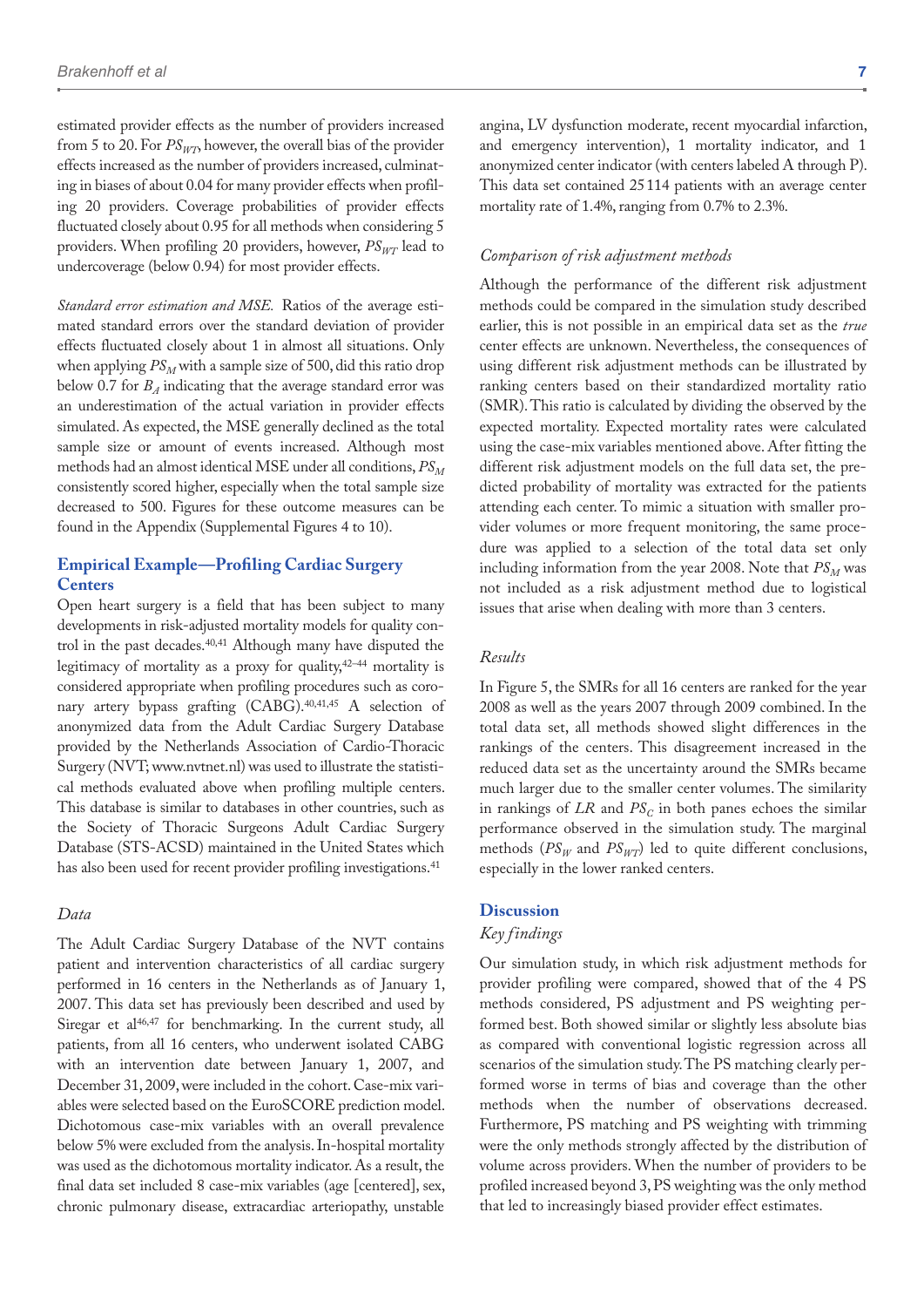

**Figure 5.** Ranking of SMRs of all 16 centers for the total data set and for 2008 separately. A rank of 1 is given to the center with the lowest SMR. SMR indicates standardized mortality ratio.

#### *Relation to previous work*

In line with Spreeuwenberg et al,<sup>26</sup> PS adjustment consistently showed similar performance to logistic regression. Also, PS adjustment as well as PS weighting suffered, albeit slightly, in performance when sample sizes were low, which was suggested before by Feng et al.27 The PS weighting with trimming did not improve on the performance of untrimmed weighting. This may be due to the fact that only one trimming threshold was investigated. However, the arduous task of determining the trimming threshold that has the optimal variance-bias trade-off was beyond the scope of this study. Other alternatives to enhance PS weighting include using stabilized weights.48

These findings contrasted those of simulation studies comparing PS methods with conventional regression analysis in settings with 2 exposure levels (eg, providers) in which observations or events were rare. In our study, none of the PS methods clearly outperformed logistic regression.13,15 Furthermore, PS matching performed slightly worse than all other methods, especially when the total sample size was very low.14 This is most likely due to the added complexity of applying PS methods in settings with multiple providers, as studies are yet to find noteworthy performance improvements of different PS methods over conventional regression analyses when comparing multiple treatment options.25–27,29

#### *PS matching*

The performance of PS matching was likely influenced by the specific matching procedure applied, as earlier simulation studies have shown that risk adjustment performance can depend highly on the specific matching algorithm used.10 As the matching procedure was developed for quick application in a simulation study and ease of use, it failed to locally minimize distances between potential matches. This could have led to the occasionally biased estimates and the consistently higher MSE, which were not found by Rassen et  $al^{29}$  when using a computationally more intensive matching algorithm that did implement local minimization.

#### *Strengths and limitations*

A strength of our simulation study is that the scenarios investigated were chosen to reflect realistic situations that may be encountered in practice. As such, more extreme scenarios with smaller total sample sizes or lower event rates were deemed unnecessary. However, an obvious limitation of this simulation study was that most scenarios are still a simplification of reality, in which often more than 20 providers are profiled. Nevertheless, the studied scenarios allowed for a fair technical comparison of PS methods and multivariable regression in a provider profiling context. Scenarios 13 to 16 suggest that most PS methods can also be applied in settings with more providers, yet further investigation into the practical consequences (eg, in terms of outlier detection rates) of using these methods in settings with many providers or when there are unobserved case-mix differences is required.

#### *Unobserved case-mix*

In all simulations that were performed, all relevant case-mix variables were observed and appropriately included in the model (either the PS model or the outcome regression model). All methods used the same amount of case-mix information and all models were correctly specified. Although the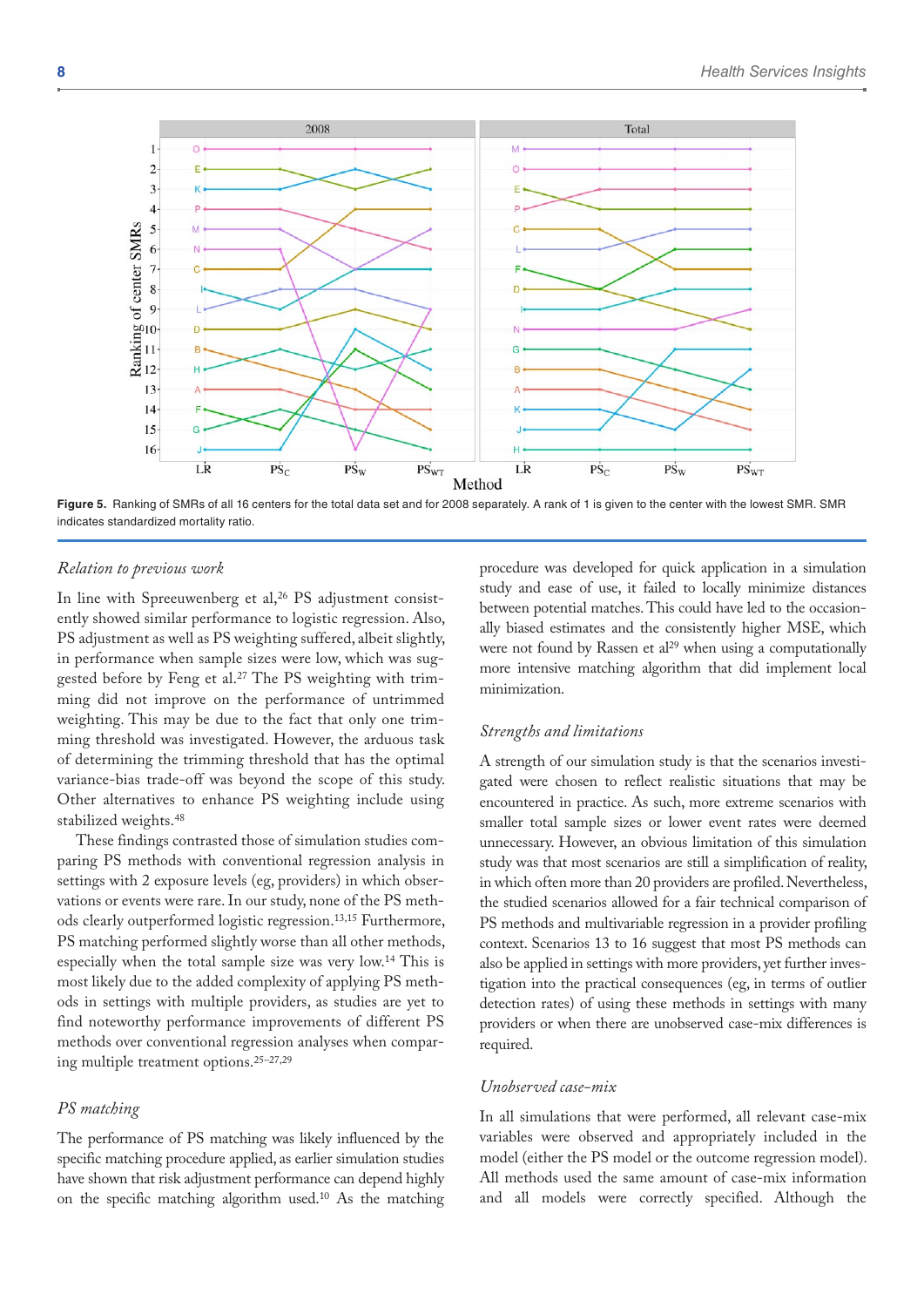performance of the methods differs for relatively small samples, it may not come as a surprise that for relatively large samples the different methods yield similar results. However, in the presence of nonignorable, yet unobserved, differences in casemix across providers, the different methods may yield biased results, also in relatively large samples. The question whether the methods are differentially affected by unobserved case-mix was beyond the scope of this study.

#### *Directions for future research*

The PS methods investigated in this article are the ones most commonly encountered in the literature and easiest to apply. There are, however, alternative and more complex methods that may be used for risk adjustment. First of all, the gPSs can also be estimated using machine learning procedures such as generalized boosted models.49 These methods are able to estimate larger numbers of gPSs with higher accuracy than conventional multinomial regression models but are ventional multinomial regression models but are computationally more intensive and therefore not included in the simulation study. There are also alternative ways to use the estimated gPSs. One such example is marginal mean weighting through stratification, which computes weights based on stratified PSs and has recently been suggested as a suitable risk adjustment method.50 To limit the scope of this study, these methods were not considered. Further research is required into these alternative gPS estimation and risk adjustment methods to determine whether they are better than the risk adjustment methods presented in this study.

#### *Recommendations*

Inherent advantages of PS methods compared with covariate adjustment to correct for differences in case-mix have been described before.14 The PS methods separate the design from the analysis of a study, allowing the assessment of balance and overlap of case-mix variables across different providers; an assessment that can be performed independent of the outcome variable. Furthermore, once balance is achieved, eg, through PS matching, it becomes relatively easy to study multiple outcomes. However, due to unfamiliarity with the methods, application of PS methods may be more prone to error compared with more traditional covariate adjustment through regression analysis. Considering the similarity in performance between PS methods and covariate adjustment through logistic regression that we observed in our simulations, neither of the methods can be clearly recommended instead of the others.

#### **Conclusions**

None of the PS methods clearly outperformed logistic regression, except for relatively small sample sizes. The PS matching performed slightly worse than all other methods, especially when the total sample size was very low.

## **Availability of Data and Material**

Anonymized data was used for the empirical example with permission of the NVT. The original (nonanonymized) data are not available to the authors or the public and cannot be published in full form due to privacy concerns of the surgery centers included in the data set. The NVT has very strict terms to which need to be agreed for use of their data. This means that even the anonymized or de-identified data cannot be provided to third parties as the aggregated numbers can already allow direct identification of surgery centers. R code used for the simulation results can be found at https://github.com/timobrakenhoff/ProviderProfiling1 and an R simulation results file can be found at https://figshare.com/s/35b9b9b4e450e95b9b07.

## **Author Contributions**

TBB performed the simulation study, executed the analysis of the empirical example, and wrote the majority of the manuscript. KGMM supervised the research, contributed to the design of the simulation study, and assisted in the assessment of societal impact of the research. JK was closely involved with the acquisition of the data for the empirical example and proofread the paper. RHHG was the initiator of the research project, closely supervised all technical analyses included in the paper and was a significant contributor to the decisions made for the analysis as well as the writing of the manuscript. All authors read and approved the final manuscript.

#### **Supplemental Material**

Supplementary material for this article is available online.

#### **References**

- 1. Iezzoni LI, ed. *Risk Adjustment for Measuring Health Care Outcomes*. 4th ed. Chicago, IL: Health Administration Press; 2013.
- 2. Shahian DM, He X, Jacobs JP, et al. Issues in quality measurement: target population, risk adjustment, and ratings. *Ann Thorac Surg*. 2013;96:718–726. doi:10.1016/j.athoracsur.2013.03.029.
- 3. Lilford RJ, Mohammed MA, Spiegelhalter D, Thomson R. Use and misuse of process and outcome data in managing performance of acute medical care: avoiding institutional stigma. *Lancet*. 2004;363:1147–1155.
- 4. Lilford RJ, Brown CA, Nicholl J. Use of process measures to monitor the quality of clinical practice. *BMJ*. 2007;335:648–650.
- 5. Jarman B, Gault S, Alves B, et al. Explaining differences in English hospital death rates using routinely collected data. *BMJ*. 1999;318:1515–1520.
- 6. Shahian DM, Wolf RE, Iezzoni LI, Leslie Kirle MPH, Normand ST. Variability in the measurement of hospital-wide mortality rates. *N Engl J Med*. 2010;363:2530–2539.
- 7. Eijkenaar F, van Vliet RCJA. Performance profiling in primary care: does the choice of statistical model matter? *Med Decis Making*. 2014;34:192–205. doi:10.1 177/0272989X13498825.
- 8. Glance LG, Dick AW, Osler TM, Li Y, Mukamel DB. Impact of changing the statistical methodology on hospital and surgeon ranking: the case of the New York State cardiac surgery report card. *Med Care*. 2006;44: 311–319.
- 9. Krell RW, Hozain A, Kao LS, Dimick JB. Reliability of risk-adjusted outcomes for profiling hospital surgical quality. *JAMA Surg*. 2014;149:467–474. doi:10.1001/jamasurg.2013.4249.
- 10. Austin PC, Reeves MJ. Effect of provider volume on the accuracy of hospital report cards: a Monte Carlo study. *Circulation*. 2014;7:299–305. doi:10.1161/ CIRCOUTCOMES.113.000685.
- 11. Birkmeyer JD, Siewers AE. Hospital volume and surgical mortality in the United States. *N Engl J Med*. 2002;346:1128–1137.